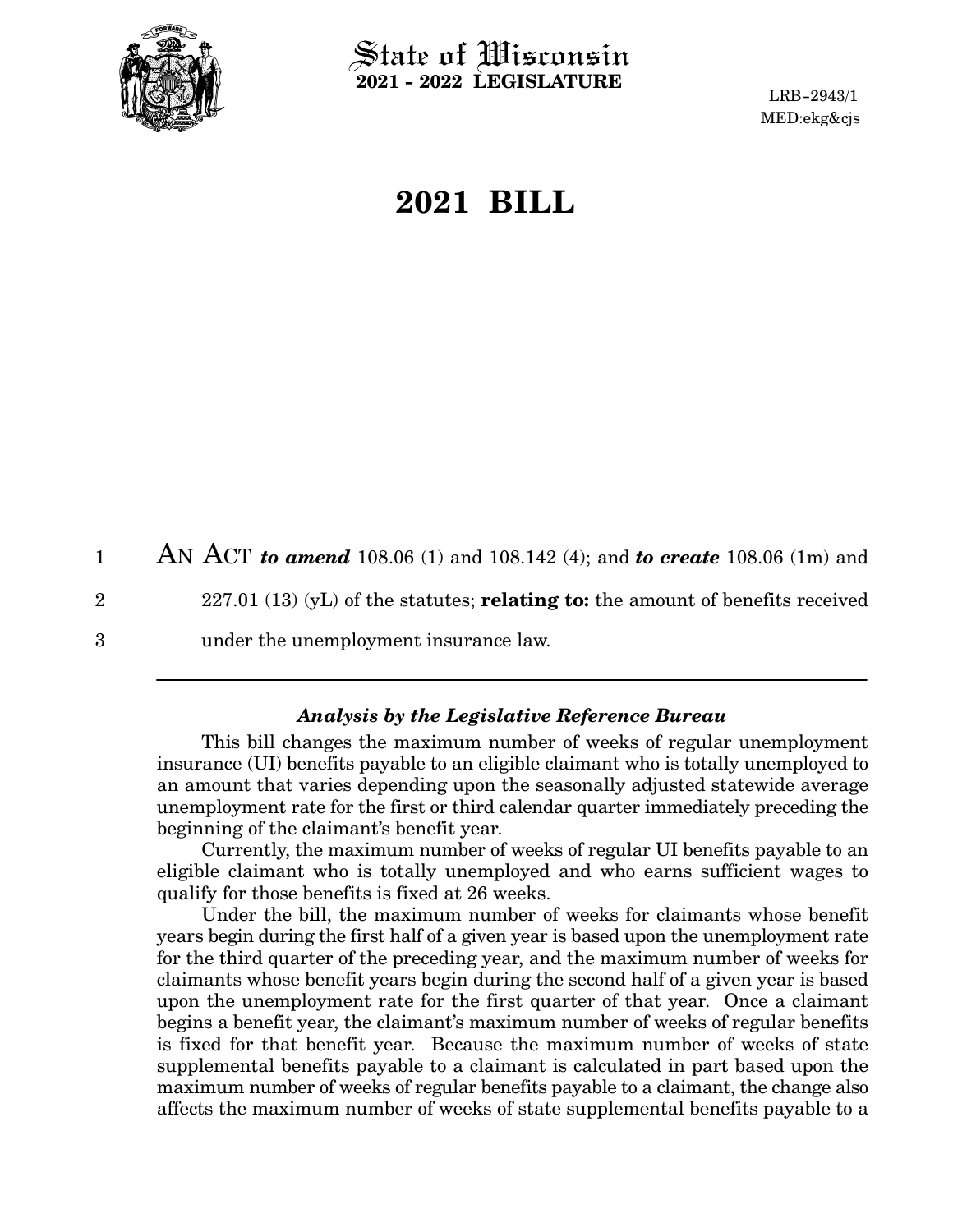## **BILL**

claimant. Under the bill, the maximum number of weeks of regular benefits for total unemployment is determined as follows:

| Statewide unemployment rate                                                    | Maximum weeks of benefits |
|--------------------------------------------------------------------------------|---------------------------|
| Greater than 9.0 percent                                                       | 26                        |
| Greater than 8.5 percent but less than or                                      | 25                        |
| equal to 9.0 percent                                                           |                           |
| Greater than 8.0 percent but less than or                                      | 24                        |
| equal to 8.5 percent                                                           |                           |
| Greater than 7.5 percent but less than or                                      | 23                        |
| equal to 8.0 percent                                                           |                           |
| Greater than 7.0 percent but less than or                                      | 22                        |
| equal to 7.5 percent                                                           |                           |
| Greater than 6.5 percent but less than or                                      | 21                        |
| equal to 7.0 percent                                                           |                           |
| Greater than 6.0 percent but less than or                                      | 20                        |
| equal to 6.5 percent                                                           |                           |
| Greater than 5.5 percent but less than or                                      | 19                        |
| equal to 6.0 percent                                                           |                           |
| Greater than 5.0 percent but less than or                                      | 18                        |
| equal to 5.5 percent                                                           |                           |
| Greater than 4.5 percent but less than or                                      | 17                        |
| equal to 5.0 percent                                                           |                           |
| Greater than 4.0 percent but less than or                                      | 16                        |
| equal to 4.5 percent                                                           |                           |
| Greater than 3.5 percent but less than or                                      | 15                        |
| equal to 4.0 percent                                                           |                           |
| Less than or equal to 3.5 percent                                              | 14                        |
| For further information see the state and local fiscal estimate, which will be |                           |
| printed as an appendix to this bill.                                           |                           |

## *The people of the state of Wisconsin, represented in senate and assembly, do enact as follows:*

| 1              | <b>SECTION 1.</b> 108.06 (1) of the statutes is amended to read:                        |
|----------------|-----------------------------------------------------------------------------------------|
| 2 <sup>1</sup> | 108.06 (1) Except as provided in sub. (6) and ss. 108.141 and 108.142, no               |
| 3              | claimant may receive total benefits based on employment in a base period greater        |
| $\overline{4}$ | than 26 times the number of weeks determined under sub. (1m) multiplied by the          |
| $\overline{5}$ | claimant's weekly benefit rate under s. 108.05 (1) or 40 percent of the claimant's base |
| 6              | period wages, whichever is lower. Except as provided in sub. (6) and ss. 108.141 and    |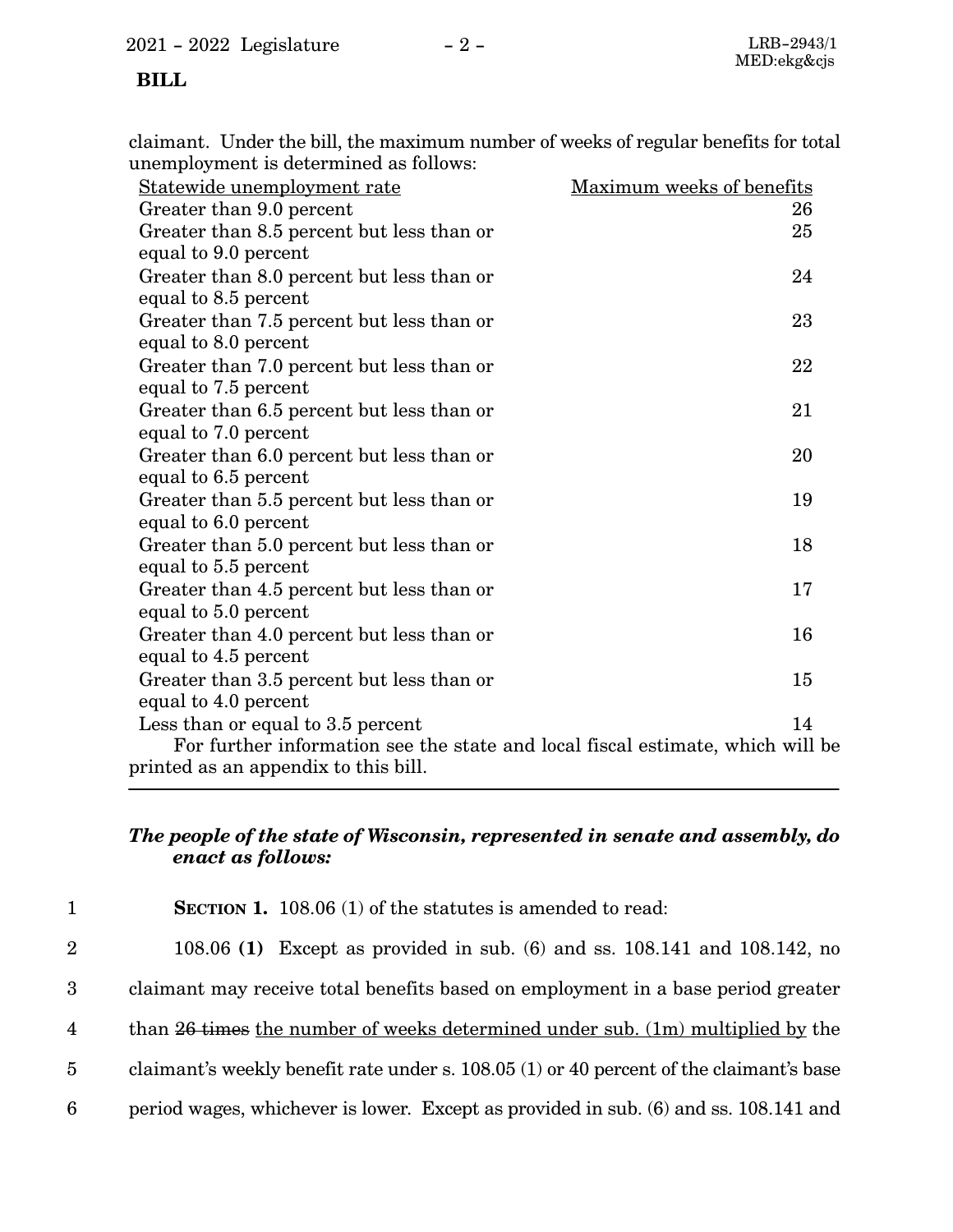$2021 - 2022$  Legislature  $-3 -$ 

108.142, if a claimant's base period wages are reduced or canceled under s. 108.04  $(5)$  or (18), or suspended under s. 108.04 (1) (f), (10) (a), or (17), the claimant may not receive total benefits based on employment in a base period greater than 26 times the number of weeks determined under sub. (1m) multiplied by the claimant's weekly benefit rate under s. 108.05 (1) or 40 percent of the base period wages not reduced, canceled or suspended which were paid or payable to the claimant, whichever is lower. 1 2 3 4 5 6 7

8

**SECTION 2.** 108.06 (1m) of the statutes is created to read:

108.06 **(1m)** (a) The department shall determine the maximum number of weeks of regular benefits under sub. (1) by calculating for the first and 3rd quarter of each year the average of the seasonally adjusted statewide unemployment rates for the months in the quarter, as determined by the bureau of labor statistics for the U.S. department of labor. For claimants whose benefit years begin on or after January 1 and before July 1 of any year, the department shall make the determination by using the 3rd calendar quarter of the preceding year. For claimants whose benefit years begin after June 30 and on or before December 31 of any year, the department shall make the determination by using the first calendar quarter of that year. For benefit years to which each determination applies, the maximum number of weeks of regular benefits is as follows: [See Figure 108.06 (1m) (a) following] 9 10 11 12 13 14 15 16 17 18 19 20

21

#### **Figure 108.06 (1m) (a):**

| Statewide average unemployment rate                               | Maximum weeks of benefits |
|-------------------------------------------------------------------|---------------------------|
| Greater than 9.0 percent                                          | 26                        |
| Greater than 8.5 percent but less than or<br>equal to 9.0 percent | 25                        |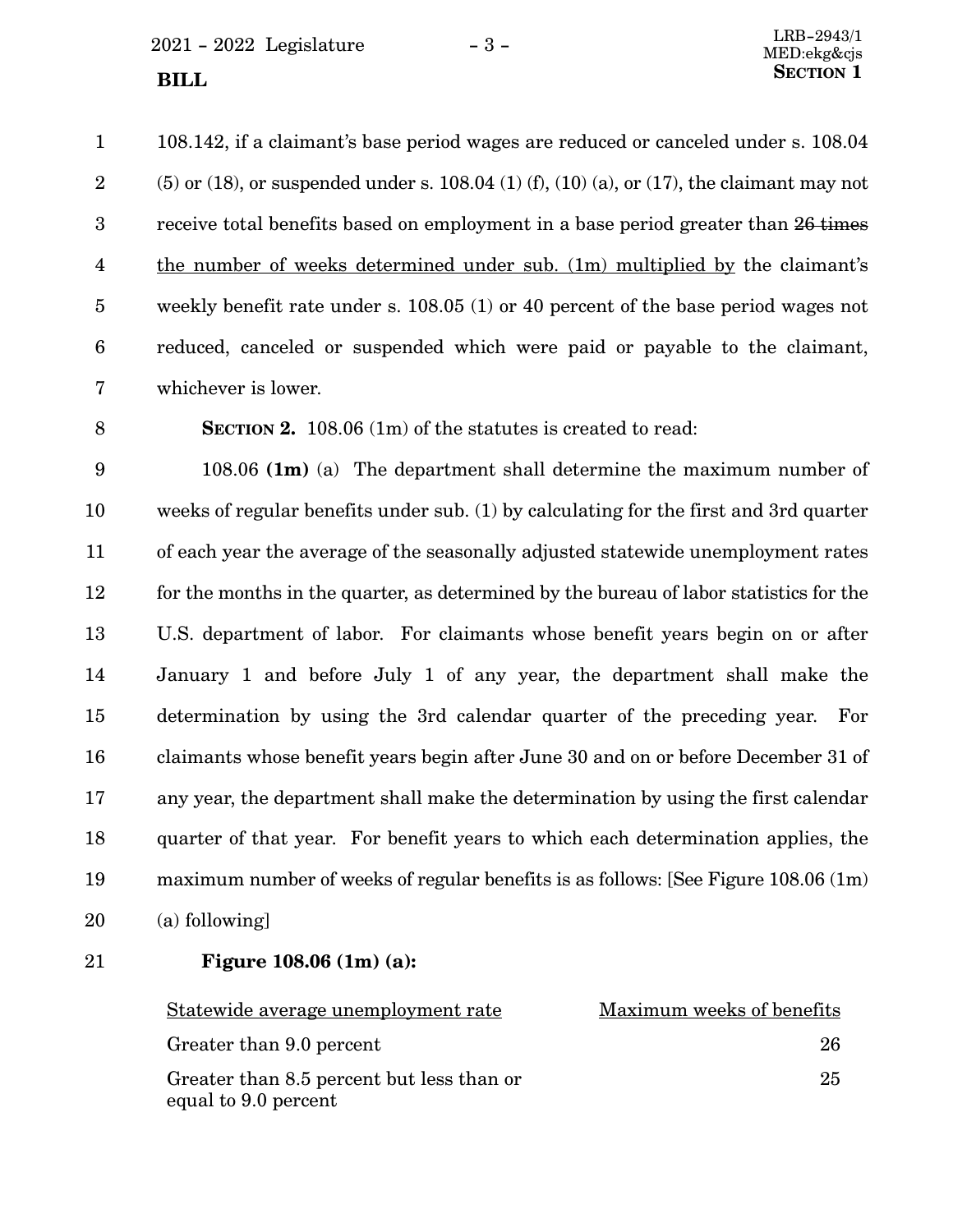| $2021 - 2022$ Legislature<br>$-4-$<br><b>BILL</b>                 | $LRB-2943/1$<br>MED:ekg&cjs<br><b>SECTION 2</b> |
|-------------------------------------------------------------------|-------------------------------------------------|
| Greater than 8.0 percent but less than or<br>equal to 8.5 percent | 24                                              |
| Greater than 7.5 percent but less than or<br>equal to 8.0 percent | 23                                              |
| Greater than 7.0 percent but less than or<br>equal to 7.5 percent | 22                                              |
| Greater than 6.5 percent but less than or<br>equal to 7.0 percent | 21                                              |
| Greater than 6.0 percent but less than or<br>equal to 6.5 percent | 20                                              |
| Greater than 5.5 percent but less than or<br>equal to 6.0 percent | 19                                              |
| Greater than 5.0 percent but less than or<br>equal to 5.5 percent | 18                                              |
| Greater than 4.5 percent but less than or<br>equal to 5.0 percent | 17                                              |
| Greater than 4.0 percent but less than or<br>equal to 4.5 percent | 16                                              |
| Greater than 3.5 percent but less than 4.0<br>percent             | 15                                              |

Less than or equal to 3.5 percent 14

(b) The maximum number of weeks of regular benefits payable to a claimant under sub. (1) in the first week of the claimant's benefit year remains the same regardless of the maximum number of weeks of regular benefits in effect in any subsequent week that benefits become payable to the claimant. 1 2 3 4

(c) The department shall publish on its Internet site a notice about the maximum number of weeks of regular benefits available as calculated in accordance with this subsection. 5 6 7

- **SECTION 3.** 108.142 (4) of the statutes is amended to read: 8
- 108.142 **(4)** DURATION OF WISCONSIN SUPPLEMENTAL BENEFITS. During a Wisconsin supplemental benefit period, no claimant may receive total benefits based 9 10